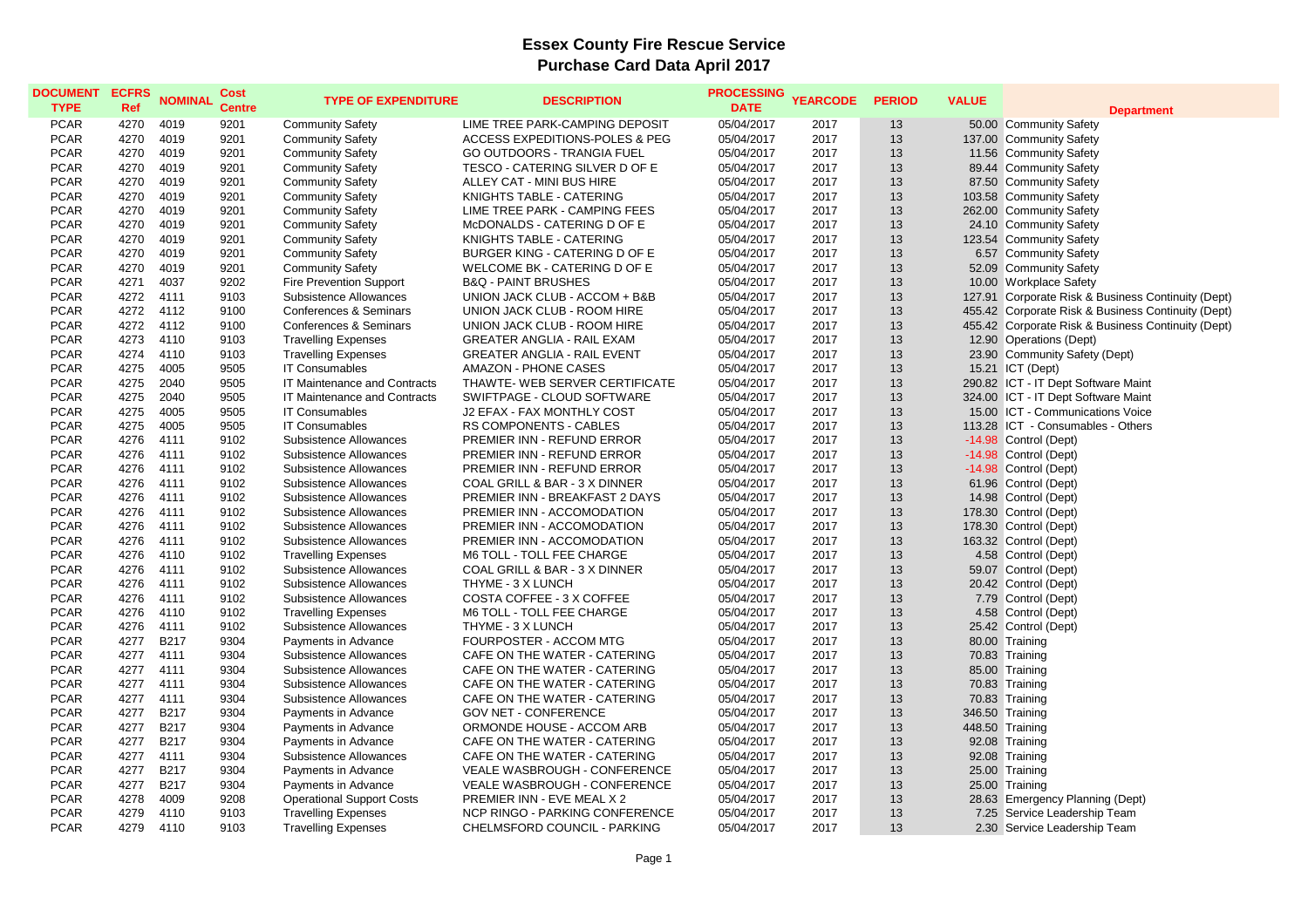**Department** shops Management (Dept) shops Management (Dept) shops Management (Dept) shops Management (Dept) shops Management (Dept) shops Management (Dept) shops Management (Dept) shops Management (Dept) shops Management (Dept) shops Management (Dept) shops Management (Dept) shops Management (Dept) shops Management (Dept)

| <b>DOCUMENT</b><br><b>TYPE</b> | <b>ECFRS</b><br><b>Ref</b> | <b>NOMINAL</b> | <b>Cost</b><br><b>Centre</b> | <b>TYPE OF EXPENDITURE</b>                              | <b>DESCRIPTION</b>                | <b>PROCESSING</b><br><b>DATE</b> | <b>YEARCODE</b> | <b>PERIOD</b> | <b>VALUE</b> | Depa                             |
|--------------------------------|----------------------------|----------------|------------------------------|---------------------------------------------------------|-----------------------------------|----------------------------------|-----------------|---------------|--------------|----------------------------------|
| <b>PCAR</b>                    | 4279                       | 6899           | 9100                         | Miscellaneous Expenses                                  | STAPLES UK - STATIONERY           | 05/04/2017                       | 2017            | 13            |              | 71.90 Service Leadership Team    |
| <b>PCAR</b>                    | 4280                       | 4111           | 9103                         | Subsistence Allowances                                  | LION INN - 2 NIGHTS ACCOM         | 05/04/2017                       | 2017            | 13            | 150.00       | Operations                       |
| <b>PCAR</b>                    | 4281                       | 4111           | 9103                         | <b>Subsistence Allowances</b>                           | PREMIER INN - ACCOM & FOOD        | 05/04/2017                       | 2017            | 13            |              | 89.99 Service Leadership Team    |
| <b>PCAR</b>                    | 4281                       | 4110           | 9103                         | <b>Travelling Expenses</b>                              | M6 TOLL - TOLL FEE CHARGE         | 05/04/2017                       | 2017            | 13            |              | 4.58 Service Leadership Team     |
| <b>PCAR</b>                    | 4281                       | 4110           | 9103                         | <b>Travelling Expenses</b>                              | M6 TOLL - TOLL FEE CHARGE         | 05/04/2017                       | 2017            | 13            | 4.58         | Service Leadership Team          |
| <b>PCAR</b>                    | 4281                       | 4110           | 9103                         | <b>Travelling Expenses</b>                              | LIVERPOOL CTY COUNCIL- PARKING    | 05/04/2017                       | 2017            | 13            | 12.50        | Service Leadership Team          |
| <b>PCAR</b>                    | 4282                       | 4019           | 9201                         | <b>Community Safety</b>                                 | ASDA - CATERING FIREBREAK         | 06/04/2017                       | 2017            | 13            | 75.05        | <b>Community Safety</b>          |
| <b>PCAR</b>                    | 4282                       | 4019           | 9201                         | <b>Community Safety</b>                                 | ASDA - CATERING FIREBREAK         | 06/04/2017                       | 2017            | 13            | 44.20        | Community Safety                 |
| <b>PCAR</b>                    | 4282                       | 4019           | 9201                         | <b>Community Safety</b>                                 | ASDA - CATERING FIREBREAK         | 06/04/2017                       | 2017            | 13            |              | 24.40 Community Safety           |
| <b>PCAR</b>                    | 4282                       | 4019           | 9201                         | <b>Community Safety</b>                                 | <b>CO-OP - CATERING FIREBREAK</b> | 06/04/2017                       | 2017            | 13            | 29.66        | Community Safety                 |
| <b>PCAR</b>                    | 4282                       | 4019           | 9201                         | <b>Community Safety</b>                                 | <b>GREATER ANGLIA - RAIL FARE</b> | 06/04/2017                       | 2017            | 13            |              | 37.30 Community Safety           |
| <b>PCAR</b>                    | 4282                       | 4019           | 9201                         | <b>Community Safety</b>                                 | <b>ASDA - CATERING FIREBREAK</b>  | 06/04/2017                       | 2017            | 13            |              | 55.88 Community Safety           |
| <b>PCAR</b>                    | 4282                       | 4019           | 9201                         | <b>Community Safety</b>                                 | SAINSBURY - CATERING FIREBREAK    | 06/04/2017                       | 2017            | 13            |              | 89.54 Community Safety           |
| <b>PCAR</b>                    | 4282                       | 4019           | 9201                         | <b>Community Safety</b>                                 | SAINSBURY - CATERING FIREBREAK    | 06/04/2017                       | 2017            | 13            | 51.81        | Community Safety                 |
| <b>PCAR</b>                    | 4282                       | 4019           | 9201                         | <b>Community Safety</b>                                 | SAINSBURY - CATERING FIREBREAK    | 06/04/2017                       | 2017            | 13            |              | 37.42 Community Safety           |
| <b>PCAR</b>                    | 4282                       | 4019           | 9201                         | <b>Community Safety</b>                                 | <b>TESCO - CATERING FIREBREAK</b> | 06/04/2017                       | 2017            | 13            |              | 50.34 Community Safety           |
| <b>PCAR</b>                    | 4282                       | 4019           | 9201                         | <b>Community Safety</b>                                 | ASDA - CATERING FIREBREAK         | 06/04/2017                       | 2017            | 13            |              | 79.06 Community Safety           |
| <b>PCAR</b>                    | 4282                       | 4019           | 9201                         | <b>Community Safety</b>                                 | <b>TESCO - CATERING FIREBREAK</b> | 06/04/2017                       | 2017            | 13            | 67.80        | Community Safety                 |
| <b>PCAR</b>                    | 4282                       | 4019           | 9201                         | <b>Community Safety</b>                                 | <b>TESCO - CATERING FIREBREAK</b> | 06/04/2017                       | 2017            | 13            | 49.71        | <b>Community Safety</b>          |
| <b>PCAR</b>                    | 4282                       | 4019           | 9201                         | <b>Community Safety</b>                                 | <b>TESCO - CATERING FIREBREAK</b> | 06/04/2017                       | 2017            | 13            | 61.64        | Community Safety                 |
| <b>PCAR</b>                    | 4282                       | 4019           | 9201                         | <b>Community Safety</b>                                 | <b>TESCO - CATERING FIREBREAK</b> | 06/04/2017                       | 2017            | 13            |              | 80.74 Community Safety           |
| <b>PCAR</b>                    | 4282                       | 4019           | 9201                         | <b>Community Safety</b>                                 | ASDA - CATERING FIREBREAK         | 06/04/2017                       | 2017            | 13            |              | 84.66 Community Safety           |
| <b>PCAR</b>                    | 4283                       | 6899           | 9053                         | Miscellaneous Expenses                                  | HEALEY TOOL HIRE - SHARPENING     | 06/04/2017                       | 2017            | 13            |              | 30.00 014 USAR                   |
| <b>PCAR</b>                    | 4283                       | 6899           | 9053                         | Miscellaneous Expenses                                  | PRESTIGE WELDING-DOG ENCLOSURE    | 06/04/2017                       | 2017            | 13            |              | 1,000.00 014 USAR                |
| <b>PCAR</b>                    | 4283                       | 6899           | 9053                         | Miscellaneous Expenses                                  | MARKS TEY PET - DOG FOOD          | 06/04/2017                       | 2017            | 13            |              | 127.98 014 USAR                  |
| <b>PCAR</b>                    | 4283                       | 4111           | 9103                         | Subsistence Allowances                                  | ED'S EASY DINNER - EVE MEAL       | 06/04/2017                       | 2017            | 13            |              | 14.98 014 USAR                   |
| <b>PCAR</b>                    | 4284                       | 4111           | 9304                         | <b>Subsistence Allowances</b>                           | HOTEL IERE - HOTEL TAX COURSE     | 06/04/2017                       | 2017            | 13            |              | 4.89 014 USAR                    |
| <b>PCAR</b>                    | 4284                       | 0960           | 9504                         | <b>Occupational Health</b>                              | COLCHESTER HOSPITAL-VACINATION    | 06/04/2017                       | 2017            | 13            |              | 65.00 014 USAR                   |
| <b>PCAR</b>                    | 4285                       | 4111           | 9103                         | <b>Subsistence Allowances</b>                           | PREMIER INN - ACCOM ANGLOCO       | 06/04/2017                       | 2017            | 13            |              | 69.16 Workshops Management       |
| <b>PCAR</b>                    | 4285                       | 4111           | 9103                         | Subsistence Allowances                                  | COSTA - BREAKFAST ANGLOCO         | 06/04/2017                       | 2017            | 13            |              | 8.11 Workshops Management        |
| <b>PCAR</b>                    | 4285                       | 4111           | 9103                         | <b>Subsistence Allowances</b>                           | PIZZA HUT - DINNER ANGLOCO        | 06/04/2017                       | 2017            | 13            | 16.16        | <b>Workshops Management</b>      |
| <b>PCAR</b>                    | 4285                       | 4111           | 9103                         | <b>Subsistence Allowances</b>                           | COSTA - COFFEE ANGLOCO            | 06/04/2017                       | 2017            | 13            | 5.26         | <b>Workshops Management</b>      |
| <b>PCAR</b>                    | 4285                       | 4111           | 9103                         | Subsistence Allowances                                  | SAINSBURYS- SNACK ANGLOCO         | 06/04/2017                       | 2017            | 13            | 2.08         | <b>Workshops Management</b>      |
| <b>PCAR</b>                    | 4285                       | 4111           | 9103                         | Subsistence Allowances                                  | CHIQUITO - DINNER ANGLOCO         | 06/04/2017                       | 2017            | 13            |              | 13.90 Workshops Management       |
| <b>PCAR</b>                    | 4285                       | 4111           | 9103                         | <b>Subsistence Allowances</b>                           | PREMIER INN - ACCOM ANGLOCO       | 06/04/2017                       | 2017            | 13            |              | 138.32 Workshops Management      |
| <b>PCAR</b>                    | 4285                       | 4111           | 9103                         | Subsistence Allowances                                  | COSTA - BREAKFAST ANGLOCO         | 06/04/2017                       | 2017            | 13            |              | 8.11 Workshops Management        |
| <b>PCAR</b>                    | 4285                       | 4111           | 9103                         | Subsistence Allowances                                  | RINALDI'S - DINNER ANGLOCO        | 06/04/2017                       | 2017            | 13            | 13.21        | <b>Workshops Management</b>      |
| <b>PCAR</b>                    | 4285                       | 4111           | 9103                         | Subsistence Allowances                                  | FRANKIE&BENNYS- DINNER ANGLOCO    | 06/04/2017                       | 2017            | 13            |              | 10.58 Workshops Management       |
| <b>PCAR</b>                    | 4285                       | 4111           | 9103                         | <b>Subsistence Allowances</b>                           | COSTA - COFFEE ANGLOCO            | 06/04/2017                       | 2017            | 13            |              | 4.59 Workshops Management        |
| <b>PCAR</b>                    | 4285                       | 4111           | 9103                         | <b>Subsistence Allowances</b>                           | COSTA - LUNCH ANGLOCO             | 06/04/2017                       | 2017            | 13            |              | 9.93 Workshops Management        |
| <b>PCAR</b>                    | 4285                       | 4111           | 9103                         | <b>Subsistence Allowances</b>                           | COSTA - COFFEE ANGLOCO            | 06/04/2017                       | 2017            | 13            |              | 1.96 Workshops Management        |
| <b>PCAR</b>                    | 4286                       | <b>B217</b>    | 9304                         | Payments in Advance                                     | PREMIER INN - TEAM TRAINING       | 06/04/2017                       | 2017            | 13            |              | 334.13 014 USAR                  |
| <b>PCAR</b>                    | 4287                       | 4111           | 9103                         | <b>Subsistence Allowances</b>                           | PREMIER INN- ACCOM PPE PROJECT    | 06/04/2017                       | 2017            | 13            |              | 65.41 Technical Services (Dept)  |
| <b>PCAR</b>                    | 4287                       | <b>B217</b>    | 9301                         | Payments in Advance                                     | SURVEYMONKEY-ONLINE EVALUATION    | 06/04/2017                       | 2017            | 13            |              | 250.00 Technical Services (Dept) |
| <b>PCAR</b>                    | 4288                       | 4110           | 9103                         | <b>Travelling Expenses</b>                              | <b>NCP RINGO - PARKING MTG</b>    | 06/04/2017                       | 2017            | 13            |              | 4.25 Operations                  |
| <b>PCAR</b>                    | 4288                       | 2902           | 9103                         | Legal Expenses                                          | LAND REGISTRY - LEGAL SEARCH      | 06/04/2017                       | 2017            | 13            |              | 3.00 Operations                  |
| <b>PCAR</b>                    | 4288                       | 4111           | 9103                         | <b>Subsistence Allowances</b>                           | McDONALDS-BREAKFAST CONFERENCE    | 06/04/2017                       | 2017            | 13            |              | 8.30 Operations                  |
| <b>PCAR</b>                    | 4289                       | 2902           | 9100                         | Legal Expenses                                          | <b>BMA - BOOKING MEETING ROOM</b> | 06/04/2017                       | 2017            | 13            |              | 609.60 Service Leadership Team   |
| <b>PCAR</b>                    | 4290                       | 4003           | 9405                         | Postage Direct Mailing & Carriage AMAZON - PRIME CHARGE |                                   | 06/04/2017                       | 2017            | 13            |              | 7.99 Training (Dept)             |
| <b>PCAR</b>                    | 4290                       | 4003           | 9405                         | Postage Direct Mailing & Carriage AMAZON - PRIME CHARGE |                                   | 06/04/2017                       | 2017            | 13            |              | 7.99 Training (Dept)             |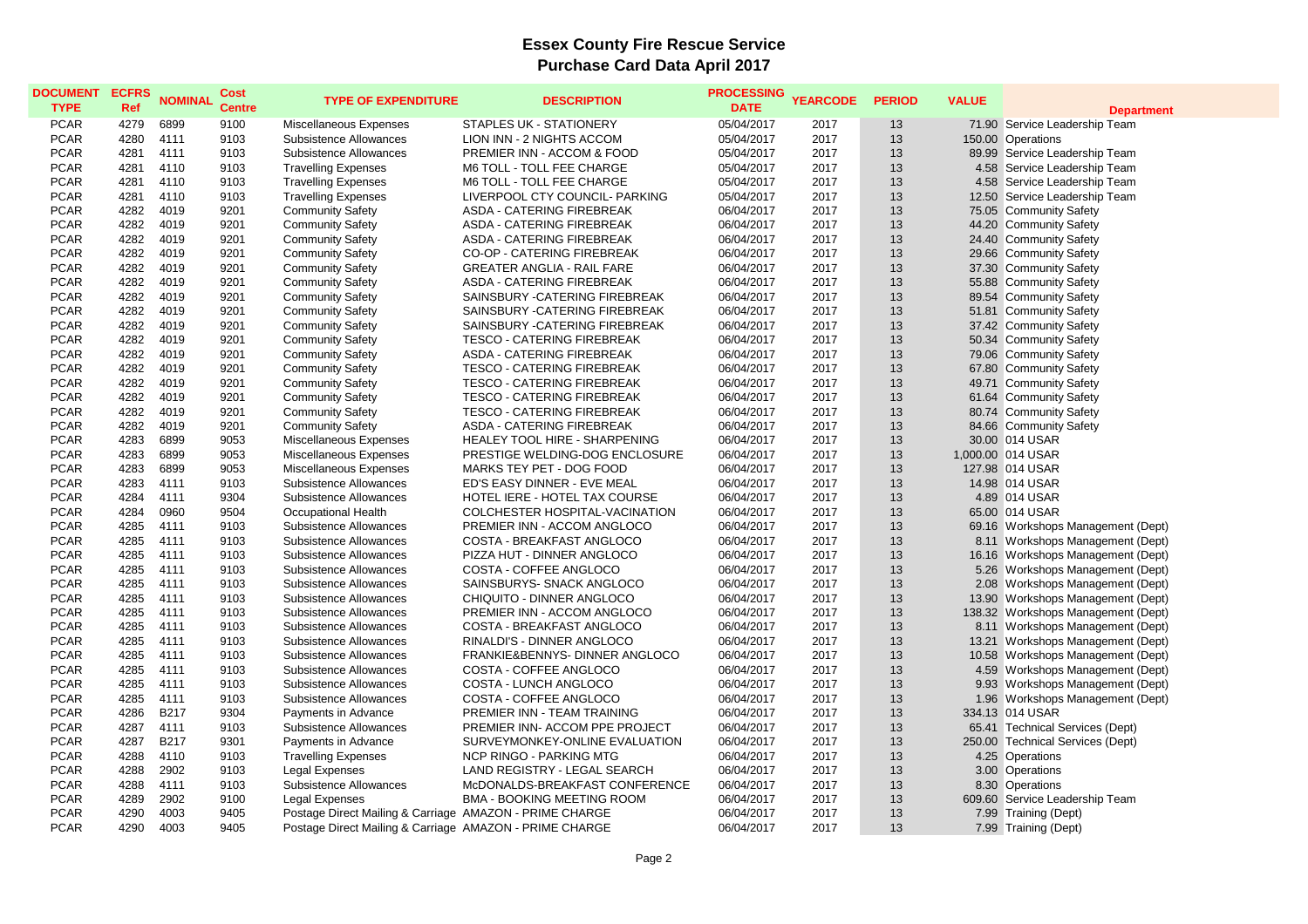#### **Department**

hasing & Supply (Dept) hasing & Supply (Dept) Prmance Management & Improvement (Dept) kshops Engineering (Dept<mark>)</mark><br>munity Safety

| <b>DOCUMENT</b><br><b>TYPE</b> | <b>ECFRS</b><br><b>Ref</b> | <b>NOMINAL</b> | <b>Cost</b><br><b>Centre</b> | <b>TYPE OF EXPENDITURE</b>   | <b>DESCRIPTION</b>                                            | <b>PROCESSING</b><br><b>DATE</b> | <b>YEARCODE</b> | <b>PERIOD</b> | <b>VALUE</b> | Depa                            |
|--------------------------------|----------------------------|----------------|------------------------------|------------------------------|---------------------------------------------------------------|----------------------------------|-----------------|---------------|--------------|---------------------------------|
| <b>PCAR</b>                    | 4291                       | 4019           | 9201                         | <b>Community Safety</b>      | <b>TESCO - CATERING FIREBREAK</b>                             | 06/04/2017                       | 2017            | -13           |              | 44.37 Community Safety          |
| <b>PCAR</b>                    | 4291                       | 4019           | 9201                         | <b>Community Safety</b>      | <b>TESCO - CATERING FIREBREAK</b>                             | 06/04/2017                       | 2017            | 13            |              | 33.52 Community Safety          |
| <b>PCAR</b>                    | 4291                       | 4019           | 9201                         | <b>Community Safety</b>      | <b>TESCO - CATERING FIREBREAK</b>                             | 06/04/2017                       | 2017            | 13            |              | 43.25 Community Safety          |
| <b>PCAR</b>                    | 4291                       | 4019           | 9201                         | <b>Community Safety</b>      | SAINSBURYS-EQUIPMENT FIREBREAK                                | 06/04/2017                       | 2017            | 13            |              | 8.33 Community Safety           |
| <b>PCAR</b>                    | 4291                       | 4019           | 9201                         | <b>Community Safety</b>      | SAINSBURYS- CATERING FIREBREAK                                | 06/04/2017                       | 2017            | 13            | 101.91       | Community Safety                |
| <b>PCAR</b>                    | 4291                       | 4019           | 9201                         | <b>Community Safety</b>      | <b>ARGOS - EQUIPMENT FIREBREAK</b>                            | 06/04/2017                       | 2017            | 13            |              | 66.66 Community Safety          |
| <b>PCAR</b>                    | 4291                       | 4019           | 9201                         | <b>Community Safety</b>      | SAINSBURYS- CATERING FIREBREAK                                | 06/04/2017                       | 2017            | 13            |              | 43.43 Community Safety          |
| <b>PCAR</b>                    | 4291                       | 4019           | 9201                         | <b>Community Safety</b>      | SAINSBURYS- CATERING FIREBREAK                                | 06/04/2017                       | 2017            | 13            | 42.20        | Community Safety                |
| <b>PCAR</b>                    | 4291                       | 4019           | 9201                         | <b>Community Safety</b>      | SAINSBURYS- CATERING FIREBREAK                                | 06/04/2017                       | 2017            | 13            |              | 98.66 Community Safety          |
| <b>PCAR</b>                    | 4291                       | 4019           | 9201                         | <b>Community Safety</b>      | SAINSBURYS- CATERING FIREBREAK                                | 06/04/2017                       | 2017            | 13            |              | 86.28 Community Safety          |
| <b>PCAR</b>                    | 4291                       | 4019           | 9201                         | <b>Community Safety</b>      | SAINSBURYS- CATERING FIREBREAK                                | 06/04/2017                       | 2017            | 13            |              | 47.18 Community Safety          |
| <b>PCAR</b>                    | 4291                       | 4019           | 9201                         | <b>Community Safety</b>      | <b>TESCO - CATERING FIREBREAK</b>                             | 06/04/2017                       | 2017            | 13            |              | 27.46 Community Safety          |
| <b>PCAR</b>                    | 4291                       | 4019           | 9201                         | <b>Community Safety</b>      | <b>TESCO - CATERING FIREBREAK</b>                             | 06/04/2017                       | 2017            | 13            |              | 39.29 Community Safety          |
| <b>PCAR</b>                    | 4291                       | 4019           | 9201                         | <b>Community Safety</b>      | <b>TESCO - CATERING FIREBREAK</b>                             | 06/04/2017                       | 2017            | 13            | 29.91        | <b>Community Safety</b>         |
| <b>PCAR</b>                    | 4291                       | 4019           | 9201                         | <b>Community Safety</b>      | McDONALDS - CATERING FIREBREAK                                | 06/04/2017                       | 2017            | 13            | 9.34         | <b>Community Safety</b>         |
| <b>PCAR</b>                    | 4291                       | 4019           | 9201                         | <b>Community Safety</b>      | <b>BREWERS FAYRE - CATERING FIRBK</b>                         | 06/04/2017                       | 2017            | 13            | 27.05        | Community Safety                |
| <b>PCAR</b>                    | 4291                       | 4019           | 9201                         | <b>Community Safety</b>      | <b>BREWERS FAYRE - CATERING FIRBK</b>                         | 06/04/2017                       | 2017            | 13            |              | 30.78 Community Safety          |
| <b>PCAR</b>                    | 4291                       | 4019           | 9201                         | <b>Community Safety</b>      | FRANKIE & BENNY - CATERING FB                                 | 06/04/2017                       | 2017            | 13            |              | 50.83 Community Safety          |
| <b>PCAR</b>                    | 4291                       | 4019           | 9201                         | <b>Community Safety</b>      | SAINSBURYS- CATERING FIREBREAK                                | 06/04/2017                       | 2017            | 13            |              | 100.62 Community Safety         |
| <b>PCAR</b>                    | 4292                       | 4019           | 9201                         | <b>Community Safety</b>      | PAYPAL - OVEN CLEANING SERVICE                                | 06/04/2017                       | 2017            | 13            |              | 55.00 Community Safety          |
| <b>PCAR</b>                    | 4292                       | 4019           | 9201                         | <b>Community Safety</b>      | PAYPAL - OVEN CLEANING SERVICE                                | 06/04/2017                       | 2017            | 13            | 45.00        | Community Safety                |
| <b>PCAR</b>                    | 4292                       | 4019           | 9201                         | <b>Community Safety</b>      | PAYPAL - OVEN CLEANING SERVICE                                | 06/04/2017                       | 2017            | 13            |              | 70.00 Community Safety          |
| <b>PCAR</b>                    | 4292                       | 4019           | 9201                         | <b>Community Safety</b>      | PAYPAL - OVEN CLEANING SERVICE                                | 06/04/2017                       | 2017            | 13            |              | 55.00 Community Safety          |
| <b>PCAR</b>                    | 4292                       | 4019           | 9201                         | <b>Community Safety</b>      | PAYPAL - OVEN CLEANING SERVICE                                | 06/04/2017                       | 2017            | 13            |              | 45.00 Community Safety          |
| <b>PCAR</b>                    | 4292                       | 4019           | 9201                         | <b>Community Safety</b>      | PAYPAL - OVEN CLEANING SERVICE                                | 06/04/2017                       | 2017            | 13            | 45.00        | Community Safety                |
| <b>PCAR</b>                    | 4292                       | 4019           | 9201                         | <b>Community Safety</b>      | PAYPAL - OVEN CLEANING SERVICE                                | 06/04/2017                       | 2017            | 13            |              | 70.00 Community Safety          |
| <b>PCAR</b>                    | 4292                       | 4019           | 9201                         | <b>Community Safety</b>      | PAYPAL - OVEN CLEANING SERVICE                                | 06/04/2017                       | 2017            | 13            | 70.00        | Community Safety                |
| <b>PCAR</b>                    | 4292                       | 4019           | 9201                         | <b>Community Safety</b>      | PAYPAL - OVEN CLEANING SERVICE                                | 06/04/2017                       | 2017            | 13            | 55.00        | Community Safety                |
| <b>PCAR</b>                    | 4293                       | 4110           | 9103                         | <b>Travelling Expenses</b>   | CHELMSFORD CC - PARKING MTG                                   | 06/04/2017                       | 2017            | 13            | 2.50         | ICT (Dept)                      |
| <b>PCAR</b>                    | 4293                       | 4005           | 9505                         | <b>IT Consumables</b>        | CARTRIDGESAVE- TONER CARTRIDGE                                | 06/04/2017                       | 2017            | 13            | 295.08       | ICT (Dept)                      |
| <b>PCAR</b>                    | 4294                       | 4005           | 9505                         | <b>IT Consumables</b>        | AMAZON - LUMIA 650 PHONE CASE                                 | 06/04/2017                       | 2017            | 13            | 6.95         | Training (Dept)                 |
| <b>PCAR</b>                    | 4295                       | 4001           | 9404                         | Stationery                   | AMAZON - FISCAL CALENDAR                                      | 06/04/2017                       | 2017            | 13            | 1.99         | Human Resources (Dept)          |
| <b>PCAR</b>                    | 4295                       | 4001           | 9404                         | Stationery                   | <b>AMAZON - PENS &amp; DURABLE BADGE</b>                      | 06/04/2017                       | 2017            | 13            | 24.63        | Service Leadership Team         |
| <b>PCAR</b>                    | 4295                       | 0708           | 9504                         |                              | Equalities and Community Engage CROSSBOW - PAGE & MONITOR ETC | 06/04/2017                       | 2017            | 13            | 41.75        | Human Resources (Dept)          |
| <b>PCAR</b>                    | 4295                       | 4111           | 9304                         | Subsistence Allowances       | PREMIER INN - ACCOM COURSE                                    | 06/04/2017                       | 2017            | 13            |              | 540.77 Community Safety (Dept)  |
| <b>PCAR</b>                    | 4295                       | 4001           | 9404                         | Stationery                   | AMAZON - A4 PROJECT BOOKS                                     | 06/04/2017                       | 2017            | 13            |              | 18.40 Purchasing & Supply (De)  |
| <b>PCAR</b>                    | 4295                       | 1030           | 9405                         | Int Decs/Alts & Improvements | <b>MEACO - AIR CON UNIT</b>                                   | 06/04/2017                       | 2017            | 13            |              | 191.63 Property Dept            |
| <b>PCAR</b>                    | 4295                       | <b>B217</b>    | 9103                         | Payments in Advance          | PREMIER INN - ACCOM                                           | 06/04/2017                       | 2017            | 13            |              | 62.49 Operations                |
| <b>PCAR</b>                    | 4295                       | 4005           | 9505                         | <b>IT Consumables</b>        | GOTOCITRIX - RENEWAL SOFTWARE                                 | 06/04/2017                       | 2017            | 13            |              | 374.00 ICT (Dept)               |
| <b>PCAR</b>                    | 4296                       | <b>B217</b>    | 9404                         | Payments in Advance          | WHITEPAPER - CONFERENCE                                       | 06/04/2017                       | 2017            | 13            |              | 189.00 Purchasing & Supply (Dep |
| <b>PCAR</b>                    | 4296                       | 4111           | 9103                         | Subsistence Allowances       | <b>JURY INN - ACCOM</b>                                       | 06/04/2017                       | 2017            | 13            |              | 79.17 Performance Managemer     |
| <b>PCAR</b>                    | 4296                       | 4110           | 9103                         | <b>Travelling Expenses</b>   | <b>BRITISH AIRWAYS - REFUND</b>                               | 06/04/2017                       | 2017            | 13            |              | -60.00 Operations               |
| <b>PCAR</b>                    | 4296                       | 3404           | 9420                         | Vehicle Spares               | <b>J&amp;RA HAWKES - SMOKE MACHINE</b>                        | 06/04/2017                       | 2017            | 13            |              | 77.07 Workshops Engineering (   |
| <b>PCAR</b>                    | 4297                       | 4019           | 9201                         | <b>Community Safety</b>      | <b>TESCO - CATERING FIREBREAK</b>                             | 06/04/2017                       | 2017            | 13            |              | 16.67 Community Safety          |
| <b>PCAR</b>                    | 4297                       | 4019           | 9201                         | <b>Community Safety</b>      | INREACHDELORME- TRACKER USEAGE                                | 06/04/2017                       | 2017            | 13            |              | 21.02 Community Safety          |
| <b>PCAR</b>                    | 4297                       | 4019           | 9201                         | <b>Community Safety</b>      | INREACHDELORME- TRACKER USEAGE                                | 06/04/2017                       | 2017            | 13            |              | 144.31 Community Safety         |
| <b>PCAR</b>                    | 4297                       | 4019           | 9201                         | <b>Community Safety</b>      | JD ROBERTSON - VEHICLE HIRE                                   | 06/04/2017                       | 2017            | 13            |              | 329.16 Community Safety         |
| <b>PCAR</b>                    | 4298                       | 4019           | 9201                         | <b>Community Safety</b>      | SAINSBURYS- CATERING FIREBREAK                                | 06/04/2017                       | 2017            | 13            |              | 69.74 Community Safety          |
| <b>PCAR</b>                    | 4298                       | 4019           | 9201                         | <b>Community Safety</b>      | SAINSBURYS- CATERING FIREBREAK                                | 06/04/2017                       | 2017            | 13            |              | 61.78 Community Safety          |
| <b>PCAR</b>                    | 4298                       | 4019           | 9201                         | <b>Community Safety</b>      | SAINSBURYS- CATERING FIREBREAK                                | 06/04/2017                       | 2017            | 13            |              | 38.87 Community Safety          |